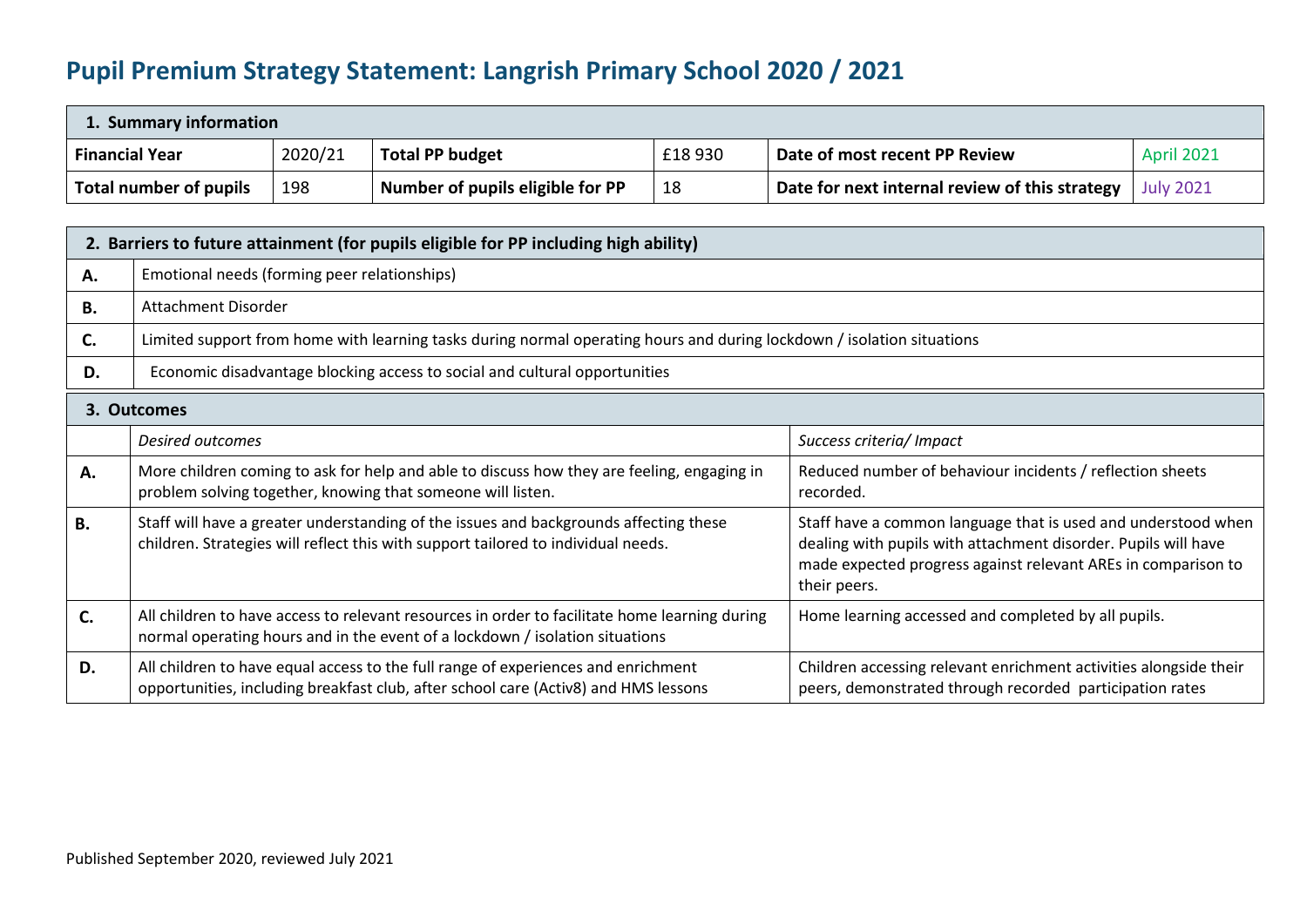## **4. Planned expenditure**

The details below outline how the allocation will be spent to address these barriers and why these approaches were taken

## **i. Quality of teaching for all**

| <b>Desired outcome</b>                                                                                 | Chosen action /<br>approach                                                                                                                                                                                                                                                                                                                                              | What is the evidence and rationale<br>for this choice?                                                                                                                                                                                                                                                                                                                                     | How will the school measure the<br>impact of the pupil premium?                                                                                                                                                                                                                                                                                                                                                                                                                                    | <b>Staff lead</b> | <b>Review</b><br>date |
|--------------------------------------------------------------------------------------------------------|--------------------------------------------------------------------------------------------------------------------------------------------------------------------------------------------------------------------------------------------------------------------------------------------------------------------------------------------------------------------------|--------------------------------------------------------------------------------------------------------------------------------------------------------------------------------------------------------------------------------------------------------------------------------------------------------------------------------------------------------------------------------------------|----------------------------------------------------------------------------------------------------------------------------------------------------------------------------------------------------------------------------------------------------------------------------------------------------------------------------------------------------------------------------------------------------------------------------------------------------------------------------------------------------|-------------------|-----------------------|
| A. All children make<br>more than<br>expected progress<br>in AREs for<br>Reading, Writing<br>and Maths | Pupil conferencing,<br>Learning Detectives,<br>daily readers, targeted<br>intervention<br>programmes,<br>personalised learning,<br>quality feedback<br>marking<br><b>Extended teaching</b><br>team:<br>An additional qualified<br>teacher to be employed<br>for three days a week to<br>support identified<br>children as part of<br>personalised learning<br>programmes | In order to maintain our outstanding<br>results, we have identified the<br>importance of joined up thinking within<br>the assessment thinking to ensure all<br>learners continue to make sustained<br>progress, regardless of their current<br>level of attainment.<br>PP children will also be prioritised for<br>this support during the current climate<br>where some may be isolating. | Ongoing staff appraisal, pupil<br>conferencing, Pupil Progress Meetings,<br>book scrutiny and learning walks.<br>Continuing engagement with parents<br>and other stakeholders including link<br>governors.<br>To note: engagement with parent will<br>be via email, phone or socially distanced<br>meetings at this time.<br>Book scrutiny and learning walks during<br>school time into other bubbles are at<br>present suspended for the Autumn<br>Term until Government guidance is<br>updated. | <b>SLT</b>        | Termly                |

## **Additional Details following Review:**

Targeted support ensured children made the best possible progress in the context of home learning and remained engaged in their learning. Where children were not in school, additional, virtual sessions were provided to give tailored support, both academically and pastorally. Wherever in the best interest of the child, places were offered to children to ensure face to face learning could continue throughout lockdown.

Once back in school, resources (including adult time) were redeployed to address issues arising as a result of lockdown. Physical activity, mental health and social interactions were prioritised during the second half of the academic year to support the children's transition back into school and develop their readiness to learn.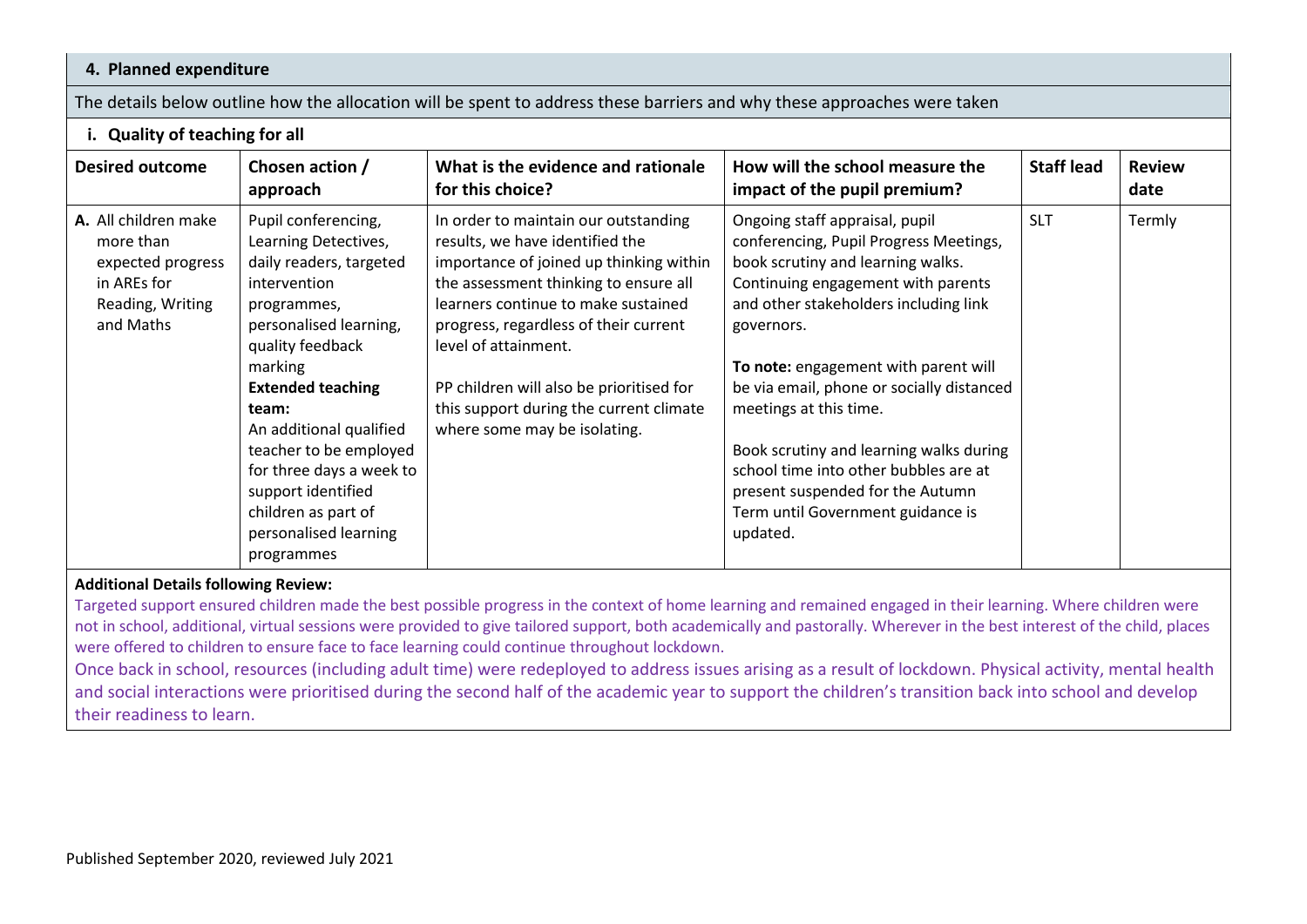| ii. Targeted support                                                                                                                                                                                            |                                                                                                                                                                                    |                                                                                                                                                                                                                                                                           |                                                                                                                                                                                                                        |                                                   |                                                                                                                                               |
|-----------------------------------------------------------------------------------------------------------------------------------------------------------------------------------------------------------------|------------------------------------------------------------------------------------------------------------------------------------------------------------------------------------|---------------------------------------------------------------------------------------------------------------------------------------------------------------------------------------------------------------------------------------------------------------------------|------------------------------------------------------------------------------------------------------------------------------------------------------------------------------------------------------------------------|---------------------------------------------------|-----------------------------------------------------------------------------------------------------------------------------------------------|
| <b>Desired outcome</b>                                                                                                                                                                                          | Chosen action /<br>approach                                                                                                                                                        | What is the evidence and rationale<br>for this choice?                                                                                                                                                                                                                    | How will the school measure the<br>impact of the pupil premium?                                                                                                                                                        | <b>Staff lead</b>                                 | <b>Review</b><br>date                                                                                                                         |
| A. Children to acquire<br>appropriate<br>behaviour<br>strategies which<br>they can apply as<br>situations arise                                                                                                 | Targeted social<br>communication<br>programmes to run<br>across the school                                                                                                         | Some PP children are experiencing<br>difficulties when faced with unknown<br>situations or changes in routine. We<br>want to develop their resilience and<br>perseverance to enable them to cope<br>with these situations positively.                                     | Pupils to independently manage their<br>own behaviour and emotions: a<br>reduction in recorded incidents on<br><b>Target Tracker</b>                                                                                   | Managed by<br>SLT,<br>delivered by<br><b>HLTA</b> | Annually<br>Ongoing-<br>develop<br>provision<br>further by<br>employing<br>an ELSA<br>for Sep<br>2021                                         |
| <b>B.</b> Staff will have a<br>greater<br>understanding of<br>the issues and<br>backgrounds<br>affecting these<br>children. Strategies<br>will reflect this<br>with support<br>tailored to<br>individual needs. | Staff training from<br>Virtual Schools to<br>develop professional<br>dialogue. Continued<br>agenda item on staff<br>meetings to review PEP<br>toolkit for resources<br>and impact. | Children experiencing attachment<br>disorder are struggling to manage<br>transitions and change smoothly.<br>Following a skills audit of staff, it has<br>become apparent that additional help is<br>needed in order to support the mental<br>health needs of this group. | Staff have a common language that is<br>used and understood when dealing with<br>pupils with attachment disorder. Pupils<br>will have made expected progress<br>against relevant AREs in comparison to<br>their peers. | Designated<br>Teacher &<br>Inclusion<br>Leads     | Annually<br><b>Training</b><br>delivered<br>and<br>regular<br><b>CPD</b><br>follow-up<br>has<br>developed<br>understanding<br>and<br>practice |
| C. All children to have<br>access to relevant<br>resources in order<br>to facilitate home<br>learning                                                                                                           | Providing facility for<br>Home Learning at<br>lunchtime as needed<br>and provision of<br>resources for home<br>learning such as<br>'Number Bags' and<br>games                      | Parent survey results show that some<br>PP families did not have regular access<br>to online Home Learning content. In<br>order to facilitate engagement with<br>home learning, resources have been<br>provided as necessary.                                             | Home learning accessed by all pupils<br>shown by Home Learning Journals and<br>Home Learning records                                                                                                                   | <b>SLT</b>                                        | Annually<br><b>Achieved</b>                                                                                                                   |